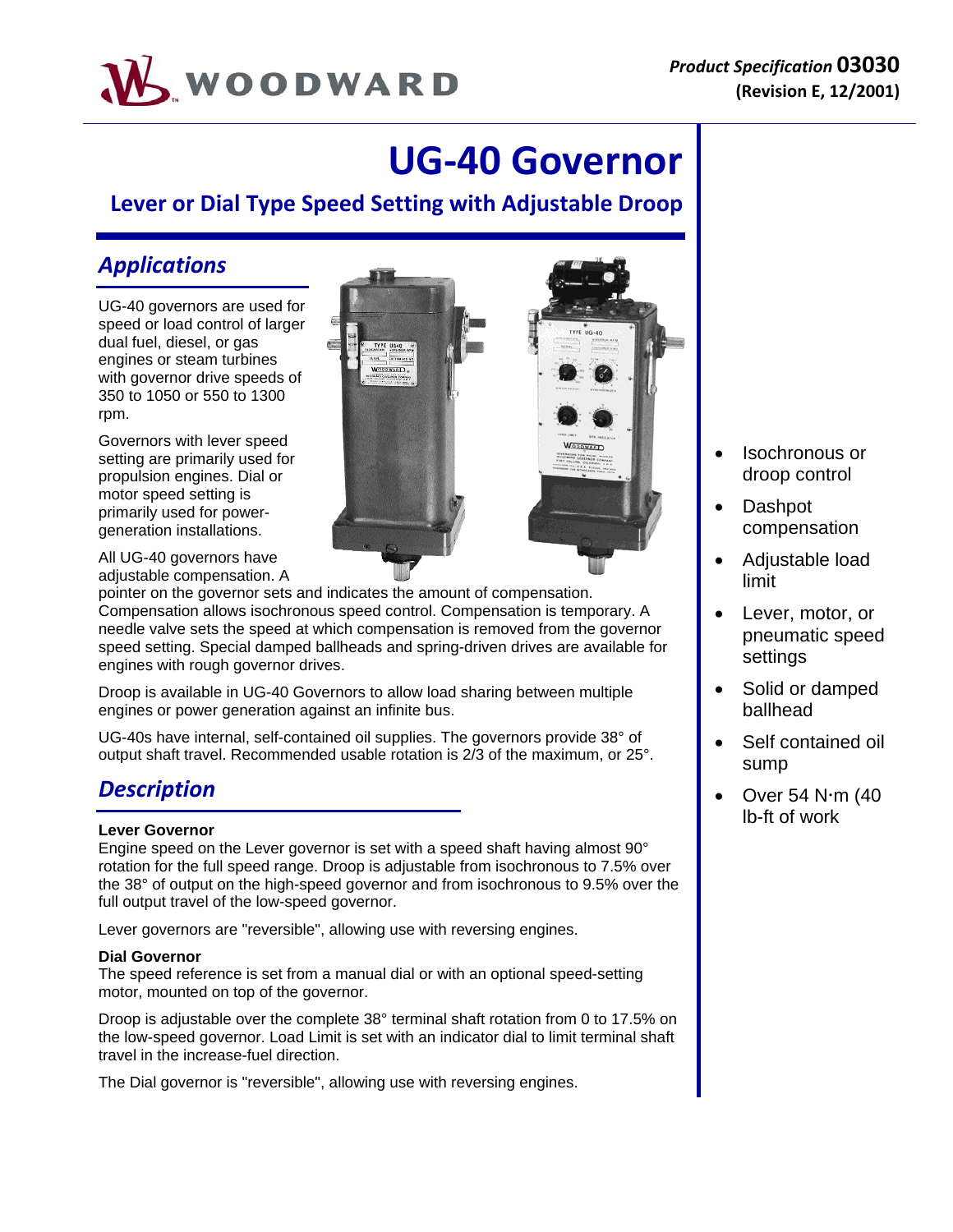### *Optional Features*

A number of special shutdown devices are available for both UG-40 governors. Electric shutdown solenoids are available in either the de-energize or energize type.

Pressure actuated air, oil, or water shutdown units are also available. These units operate with pressures of 69, 138, or 414 kPa (10, 20, or 60 psi).

A booster servomotor can be used to supply pressure oil to the governor at the instant starting air is supplied to the engine, where quick engine starts are required. A booster conserves starting air for the engine. It also improves maneuverability of vessels using direct reversible engines.

Special solid or spring-driven, vibration-damping ballhead assemblies can help match the UG-40 governor to a particular engine. The pilot valve bushing can have special "chopper" porting for slow response

in acceleration. Normal porting is either 2 slotted or 8 round. Contact Woodward to exactly match the bushing and ballhead with the engine being controlled.

Weatherproof cases are available to reduce contamination of the self contained oil sump.

An electric synchronizing motor may be mounted on top of the dial governor for remote speed control to match frequencies of an engine-driven alternator to other units of a system. Motors are available for all common voltages.

Governor speed can be monitored by using a tachometer and a magnetic pickup mounted on the governor. The pickup unit is available in a regular or explosion-proof model.

Reduced compensation is available when the compensation on a standard governor is too large to match the characteristics of the prime mover.

#### *Optional Features Specifications*

#### **Speed Setting**

| Dial Type                                  | Manual speed setting with dial or remote with motor of 12, 24, 32, 48, 64, or<br>125 Vdc; 115 or 220/250 Vac/Vdc universal.                                                                      |
|--------------------------------------------|--------------------------------------------------------------------------------------------------------------------------------------------------------------------------------------------------|
| Lever Type                                 | Speed is set by rotation of speed setting shaft on governor. Lever is<br>normally attached to the speed setting shaft, and rotation is determined by<br>cable to remote speed setting location.  |
| <b>Governor Drive</b>                      |                                                                                                                                                                                                  |
| <b>Drive Shaft</b>                         | Standard 1.125 inch - 48 SAE serration or optional 0.187 wide x 0.094 deep<br>x 1.500 long keyway on 0.625 diameter shaft to carry gear held by .625-18<br>castle nut (all dimensions in inches) |
| <b>Drive Power Requirement</b><br>Rotation | 373 W (0.5 hp) at normal speed and temperature<br>Clockwise or counterclockwise                                                                                                                  |
| <b>Speed Ranges</b>                        |                                                                                                                                                                                                  |
| Low Speed Governor                         | 350 to 1050 rpm maximum; recommended constant speed operation 800 to<br>1050 rpm at rated engine speed                                                                                           |
| <b>High Speed Governor</b>                 | 550 to 1300 rpm maximum; recommended constant speed operation 950 to<br>1300 rpm at rated engine speed                                                                                           |
| <b>Steady State Speed Band</b>             | $±0.25\%$ of rated speed                                                                                                                                                                         |
| <b>Technical Manual</b>                    | 03039                                                                                                                                                                                            |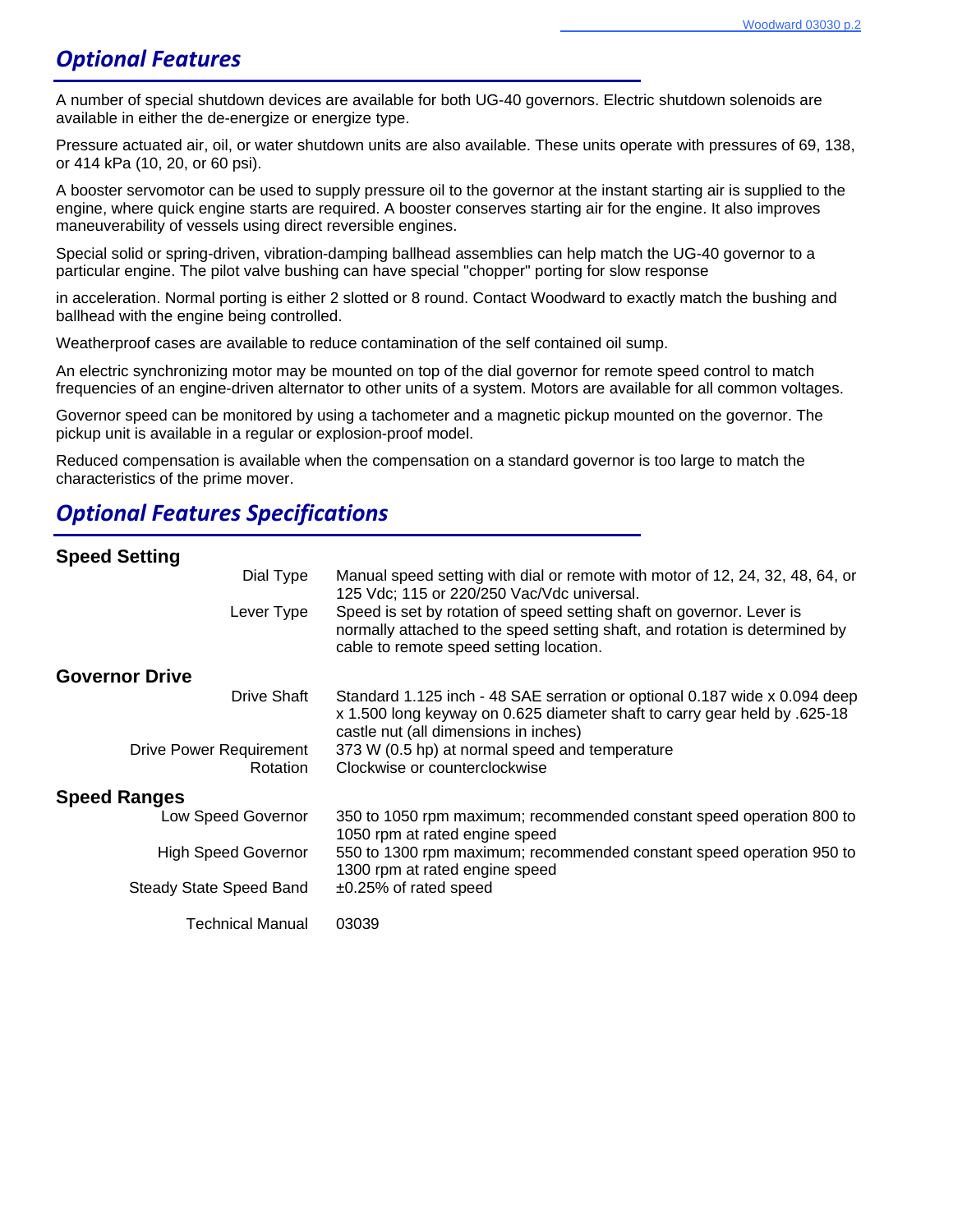## **Outp**

| Output                         |                                                                                                                                                                                |
|--------------------------------|--------------------------------------------------------------------------------------------------------------------------------------------------------------------------------|
| <b>Terminal Shaft</b>          | SAE 0.750 inch - 48 serration; may extend from either or both sides of the                                                                                                     |
| Linkage                        | governor<br>The relationship between engine-torque output and governor terminal-shaft                                                                                          |
|                                | travel should be linear. This is very important for gas or dual-fuel engines.                                                                                                  |
| GOVERNOR TRAVEL                | FULL GOVERNOR TRAVEL<br>PRIME MOVER STOP                                                                                                                                       |
| $\zeta$ ULL<br>TRAVEL          | NO LOAD FULL LOAD -<br>PRIME MOVER                                                                                                                                             |
|                                | D<br>в<br>c<br>А<br>$\overline{A}$                                                                                                                                             |
|                                | 100%<br>$\Omega$<br>A - OVERTRAVEL TO INSURE PRIME MOVER STOPS ARE REACHED.                                                                                                    |
|                                | NO LOAD TO FULL LOAD TRAVEL - NORMALLY 2/3 OF FULL<br>GOVERNOR TRAVEL IS RECOMMENDED.                                                                                          |
| PRIME MOVER<br>STOP            | PRIME MOVER<br>- TRAVEL REQUIRED TO ACCELERATE THE PRIME MOVER.<br>STOP                                                                                                        |
|                                | - TRAVEL REQUIRED TO DECELERATE OR SHUT DOWN<br>PRIME MOVER.<br>— МІ−153a<br>98−04−14 skx                                                                                      |
|                                | MAXIMUM WORK CAPACITY OVER FULL GOVERNOR TRAVEL OF 42°<br>IS * . SEE ABOVE FOR RECOMMENDED GOVERNOR OUTPUT TRAVEL<br>IN SPECIAL APPLICATIONS MIN AND MAX PRIME MOVER STOPS MAY |
|                                | BE OUTSIDE THE GOVERNOR STOPS.                                                                                                                                                 |
| <b>Pilot Valve</b>             |                                                                                                                                                                                |
| <b>Plunger Movement</b>        | Balanced between ballhead centrifugal force and speeder-spring force.                                                                                                          |
|                                | Compensation and Load Limit both affect relationship between ballhead                                                                                                          |
|                                | force and pilot-valve-plunger location.                                                                                                                                        |
| <b>Bushing</b>                 | The pilot-valve bushing is rotated to overcome friction between the bushing<br>and plunger. Porting in the bushing can be designed to match                                    |
|                                | characteristics of particular engines or governor drives.                                                                                                                      |
|                                |                                                                                                                                                                                |
| <b>Hydraulic System</b>        |                                                                                                                                                                                |
| Governor Oil                   | Self-contained sump, 5.7 L (6 qt) capacity. SAE 10 to SAE 50 is                                                                                                                |
| Pressure                       | recommended with a viscosity of 100 to 300 SUS at operating temperature.<br>1724 kPa (250 psi) maintained by relief valve in the accumulator system.                           |
| <b>Droop and Compensation</b>  |                                                                                                                                                                                |
| Droop                          | Droop is adjustable. All percentages are based on total speed change<br>between no load and full load across 38° of terminal-shaft travel. Actual                              |
| Dial Governor                  | droop will be less since full travel is not recommended.<br>0 to 14.0% at 1000 rpm (high-speed governor)                                                                       |
|                                | 0 to 17.5% at 800 rpm (low-speed governor)                                                                                                                                     |
| Lever Governor (optional)      | 0 to 7.5% at 1000 rpm (high-speed governor)                                                                                                                                    |
| <b>Compensating Adjustment</b> | 0 to 9.5% at 800 rpm (low-speed governor)<br>Exterior adjustment can be used while governor is controlling engine                                                              |
|                                | operation. Adjustment determines amount of offspeed which occurs with<br>load changes.                                                                                         |
| Needle Valve Adjustment        | Effective needle valve opening of up to 3 turns is made in conjunction with                                                                                                    |
|                                | compensating adjustment. Adjustment of the needle valve determines the                                                                                                         |
|                                | duration of offspeeds which occur with load changes.                                                                                                                           |
| <b>Operating Temperature</b>   |                                                                                                                                                                                |
|                                | $-29$ to +99 °C (-20 to +210 °F). Oil must be matched with operating                                                                                                           |
|                                | temperatures. The selection of the proper oil to match governor operating                                                                                                      |
|                                | conditions is important. Manual 03039, UG 40 Dial and Lever Governors,                                                                                                         |
|                                | has extensive information on the selection and maintenance of the oil used                                                                                                     |
|                                | in the governor.                                                                                                                                                               |
| <b>Governor Construction</b>   |                                                                                                                                                                                |
| Case, Base, and Cover          | Cast iron. Interior parts are made of stainless steel, steel, and case-                                                                                                        |
|                                | hardened steel as needed to provide the longest-lasting construction.                                                                                                          |
| Weight and Installation        | Dial Type: 45 kg (100 pounds), 46 kg (102 pounds) with synchronizing                                                                                                           |
|                                | motor.<br>Lever Type: 43 kg (95 pounds). Selection of options can affect weight.                                                                                               |
|                                |                                                                                                                                                                                |
| <b>Installation</b>            |                                                                                                                                                                                |
| Configuration<br><b>Studs</b>  | Vertical to 45° (servo down).<br>12.70 mm (0.500 inch) diameter (4), not furnished.                                                                                            |